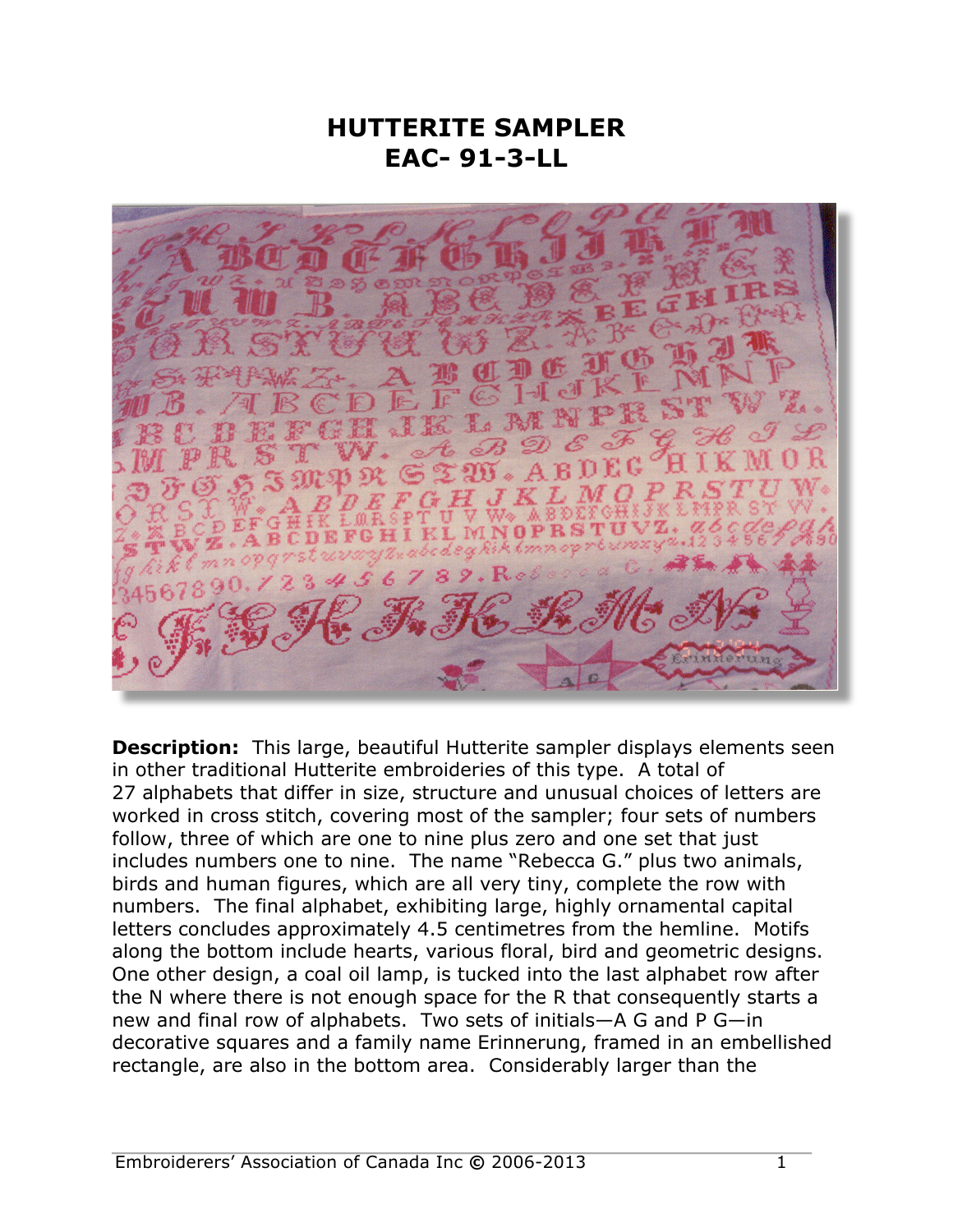Hutterite samplers at the Manitoba Museum in Winnipeg, this sampler measures 47 centimetres by 66.75 centimetres.\*

It is fashioned on a machine-hemmed, evenweave linen tea towel with a count of 48 threads to the inch. All of the above alphabets and motifs are hand embroidered over two threads, while the outside border is stitched over three threads. Almost all of the sampler is embroidered in bright red floss, now faded; a partial row of an alphabet was stitched in a once-bright pink, which is also used for part of the name Rebecca, as well as most of the motifs along the bottom. Some of the latter are stitched in red and pink. There appear to be some other discrepancies within the reds and pinks in the motifs suggesting that fading was minimal in this area or that there was a different thread used in some cases. The third colour that provides contrast, although used sparingly, is green. It highlights various segments of the motifs and is used to work part of the leaf decorating the letter R in the last alphabet. The remaining portion of that leaf is embroidered in a compatible light blue. These few stitches are the only blue in the sampler, possibly used because the embroiderer ran out of green, or maybe the light was not sufficiently bright to clearly identify the colours. All the threads have faded over the years, but because this sampler is not mounted, it is easy to see the threads on the back side, which are much brighter and would be close to the original colours.

Interestingly, the red used for the last alphabet has remained a bright, true red except for the A and B, and a portion of the back of the C, which are the same faded colour as the entire sampler. At first glance, the threads on the back of the sampler all appear to be the same bright reds, which could mean that somehow the latter three letters have faded. On closer inspection of the back side with a magnifying glass, however, it is easy to see that the main portion of the sampler, the alphabets, has been worked in an inferior red that appears somewhat matted now and even just a little lighter than the red thread used in the last alphabet, which still looks like new from both the right and wrong sides.

This brighter red thread that has not faded also ornaments part of the letter K on the right hand side in the seventh row of alphabets. The K is seemingly out of place, in that the next line, still in the same alphabet, reverts back to J, then L, continuing through to P but missing Q, U, V and Z and then surprisingly, ending with a B, not quite as ornate as the B at the beginning of this alphabet. The above variations are fairly typical of almost all the alphabets that either are missing letters, including P and Q, or have included the same letter twice. At least one other alphabet also ends with the letter B. Other alphabet omissions in this sampler, which may also be found on some Hutterite samplers, are the letters C, F and T. Other noteworthy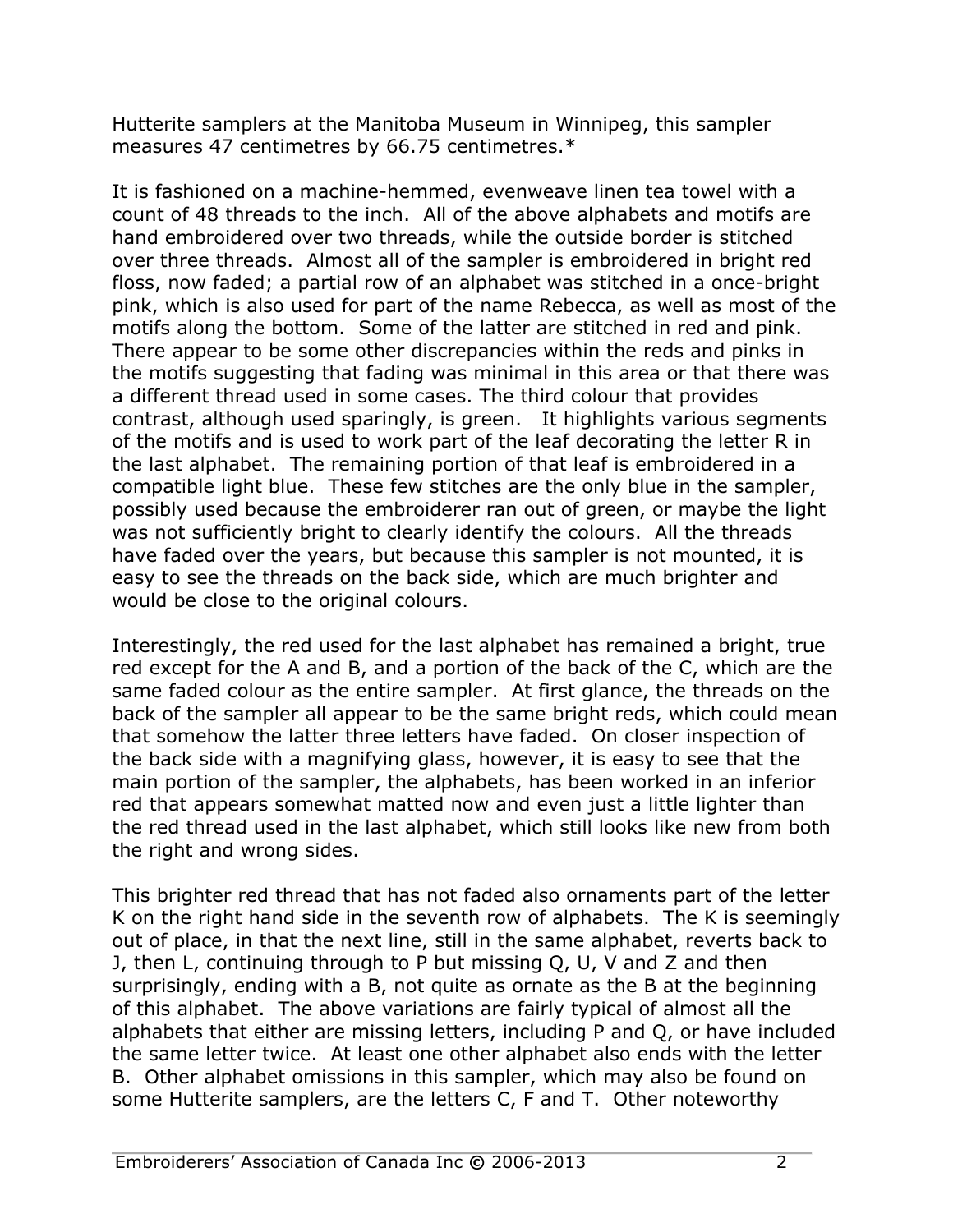exceptions within the alphabets are what might be best identified as two groups of letters—14 in one and13 in the other—that are not all recognizable. Both begin with a letter best identified as U; one ends with B and the second group with a W. The most amazing thing about these groups of letters, stitched in a very early style and therefore not readily recognizable, is that they are exactly like the letters shown on one of the antique pages of old booklets in the article, *Small Pattern Books: Unfolding a Piece of Needlework History* discussed on page nine in Volume 31 of *Sampler & Antique Needlework*. Very tiny geometric forms finish the row of the first group of letters. Purposefully stitched, these letters in their particular groups beg the question, what do they represent? Still another group of letters—BEGHIRS, all finely stitched in a block style near the top of the sampler and easily spotted – appear significant in some way too. Could these letters symbolize some spiritual or cultural belief?

**History:** This unique sampler, both from a cultural and an embroidery point of view, belonged to Leonida Leatherdale's estate and was donated to the Embroiderers' Association of Canada and subsequently the Heritage Collection. Aside from being identified as a Hutterite sampler, there is no further information or history pertaining to this embroidery. Thankfully, it does seemingly follow Hutterite traditions so we can say with some certainty that this is probably a Hutterite sampler. The elements discussed above that would identify it as a Hutterite sampler are: (1) It is stitched on linen tea towelling; (2) There are many alphabets stitched at the top of the sampler with motifs decorating the bottom section; and (3) There is a family name that is decoratively "framed". In addition, the unusual lettering found in this sampler and discussed above, is similar to some sequences of letters embroidered on the Hutterite samplers in the Manitoba Museum.

However, there are also the following non-Hutterite differences about this sampler: (1) It is stitched primarily in red rather than in many different bright colours; and (2) not only is it much larger than the most but the length of the linen has been used as the width of the sampler.

It is difficult to date this work. While the many alphabet styles, ranging from likenesses of the  $15<sup>th</sup>$  Century German designs and  $19<sup>th</sup>$  Century Great Latin to the 1930s Flat Face, provide a variety of historic/stitching studies, they are most likely designs chosen at random and reveal no clues as to when this piece was created. It is also probable that the motifs were "made to record patterns", as is stated about the Hutterite samplers in the museum. While some images have symbolic meanings—the heart represents love and piety, the peacock immortality, the horn of plenty fruitfulness, and birds, generally suggest the spiritual rather than material things—they bear no relevance to the date of this embroidery. However, it is important to